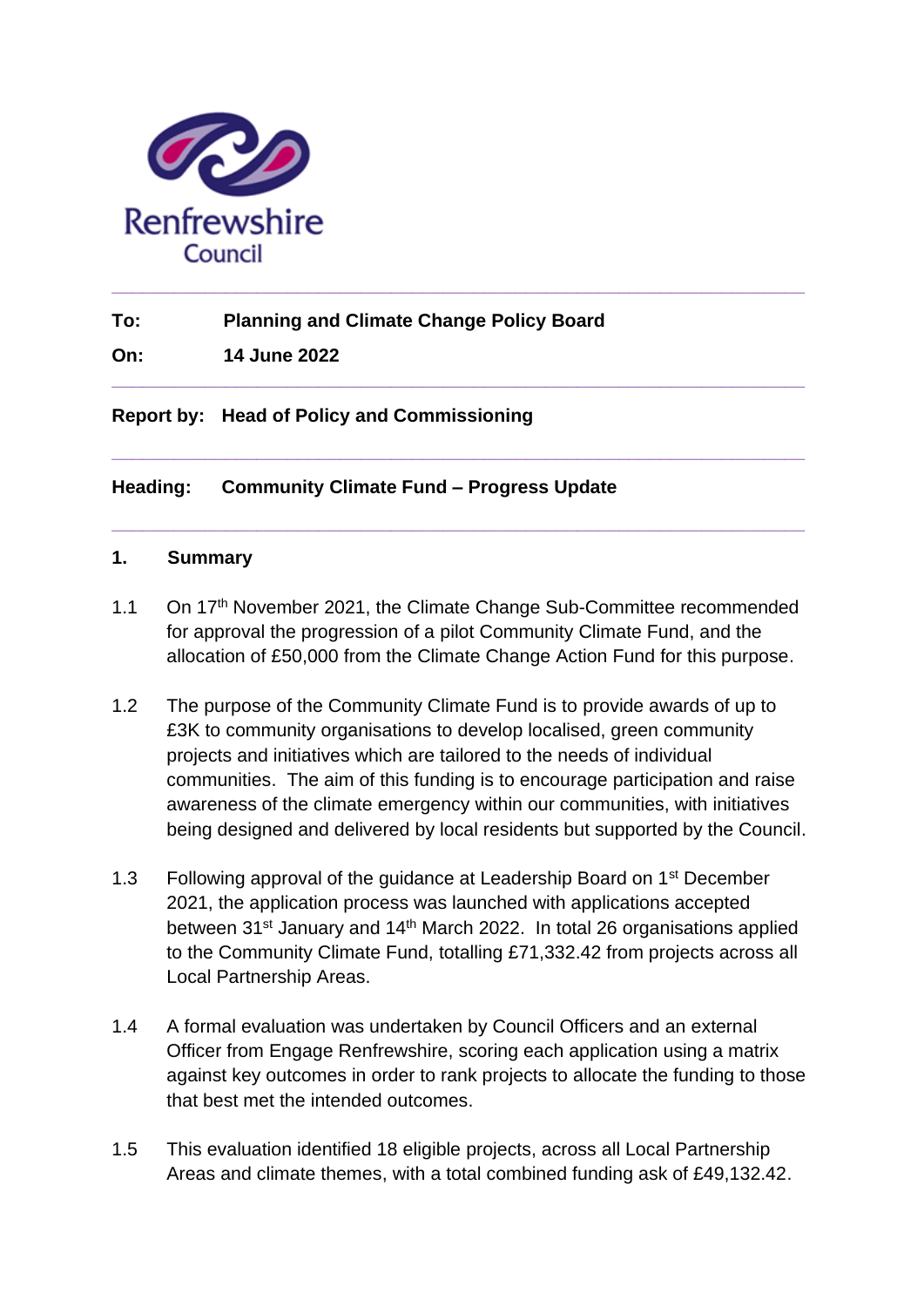Further information on these projects is attached as Appendix 1 to this report. Applicants who didn't receive an award or who were not eligible for inclusion for this funding route, will be supported to access other sources of funding, through liaison with other council officers and Engage Renfrewshire.

### **2. Recommendations**

- 2.1 It is recommended that members of the Planning and Climate Change Policy Board:
	- Approve the allocation of £49,132.42 from the Community Climate Fund to support the initiatives detailed in Appendix 1 of this report.

## **3. Background**

- 3.1 Following the Council's declaration of the climate emergency in 2019, officers have been working very closely with partners to develop a programme of work which will drive the collective response to climate change in Renfrewshire. The core focus of the local programme of work has been to develop a plan which sets out how the Council will work with partners, communities and stakeholders to achieve the net zero carbon emissions target by 2030, which was set by Renfrewshire Council.
- 3.2 A key element of a just transition to net zero will be community engagement and collaborative working to build resilient communities and ensure no one is left behind. There is a significant amount of learning and engagement that needs to take place to support our local communities to make the changes that will be required to achieve the net zero emissions target by 2030.
- 3.3 On 17th November 2021, the Climate Change Sub-Committee recommended for approval the progression of a pilot Community Climate Fund, and the allocation of £50,000 from the Climate Change Action Fund for this purpose.
- 3.4 The purpose of the Community Climate Fund is to provide one-off grant funding of up to £3K to community organisations to develop localised, green community projects and initiatives which are tailored to the needs of individual communities. The aim of this funding is to encourage participation and raise awareness of the climate emergency within our communities, with initiatives being designed and delivered by local residents but supported by the Council.
- 3.5 Successful applications had to demonstrate:
	- their understanding of local need and how their project or initiative would meet this need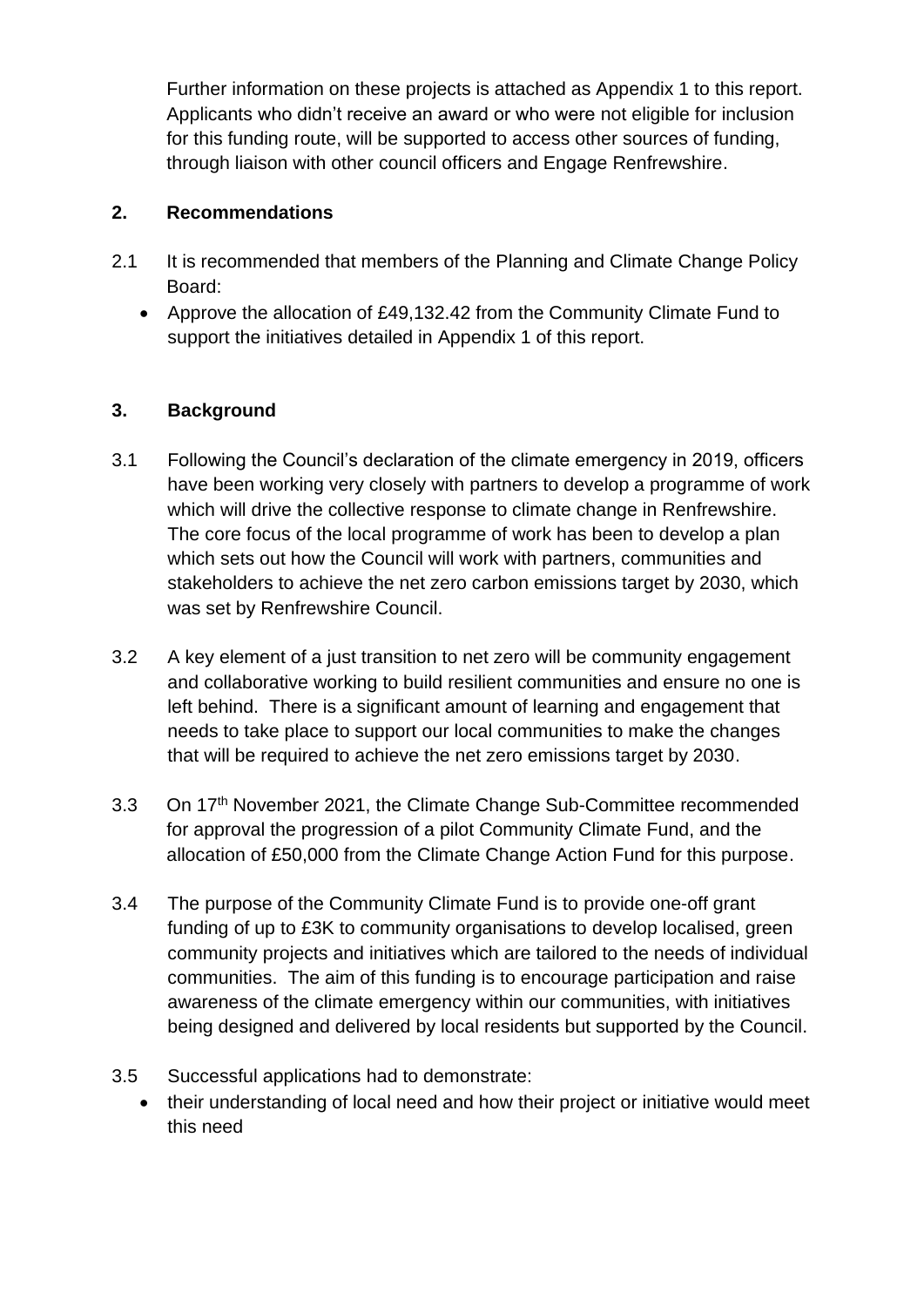- how their project or initiative aligns with community resilience, adaptation or mitigation in response to the climate emergency and local climate change impacts
- inclusivity, ensuring that services would be easily accessible, particularly targeting those most in need
- partnership working to signpost people to additional support.

## **4. Community Climate Fund Update**

- 4.1 Following approval to progress the Community Climate Fund at Leadership Board on 1<sup>st</sup> December 2021, the application process was launched with applications accepted between  $31^{st}$  January and  $14^{th}$  March 2022. In total 26 organisations applied to the Community Climate Fund across all Local Partnership Areas – with applications totalling £71,332.42.
- 4.2 A formal evaluation process was undertaken, with Council Officers and an external Officer from Engage Renfrewshire scoring each application using a scoring matrix with weightings against key outcomes, including carbon reduction; promotion of clean energy, sustainable transport and active travel, circular economy, local food growing, and/or helping nature locally; sustainable skills supported and developed; positive impacts on children and young people and/or vulnerable groups; and assisting loneliness/isolation and social outcomes.
- 4.3 This evaluation identified 18 eligible projects to be recommended for award of funding, with a total combined funding requirement of £49,132.42. These projects are broadly located across all 7 Local Partnership Areas and cover key climate themes, including energy, sustainable transport, circular economy, local food growing and nature-based projects. Details on the 18 recommended projects can be found in Appendix 1.
- 4.4 This funding will support community organisations to develop local projects and initiatives which align with the drive to net zero and help build resilience within communities from the impacts of climate change. There are also opportunities for these exemplar projects to be replicated across other areas within Renfrewshire and for learning to be shared among our communities.
- 4.5 Opportunities for collaborative working have also been identified through the application process, for example, there were a number of growing projects which require similar equipment so there is potential to help them access refurbished tools and encourage tool sharing via a tool library rather than purchasing, which also supports circular economy aims.
- 4.6 In addition, Council officers, in partnership with Engage Renfrewshire, will work with applicants who were ineligible or who didn't receive an award in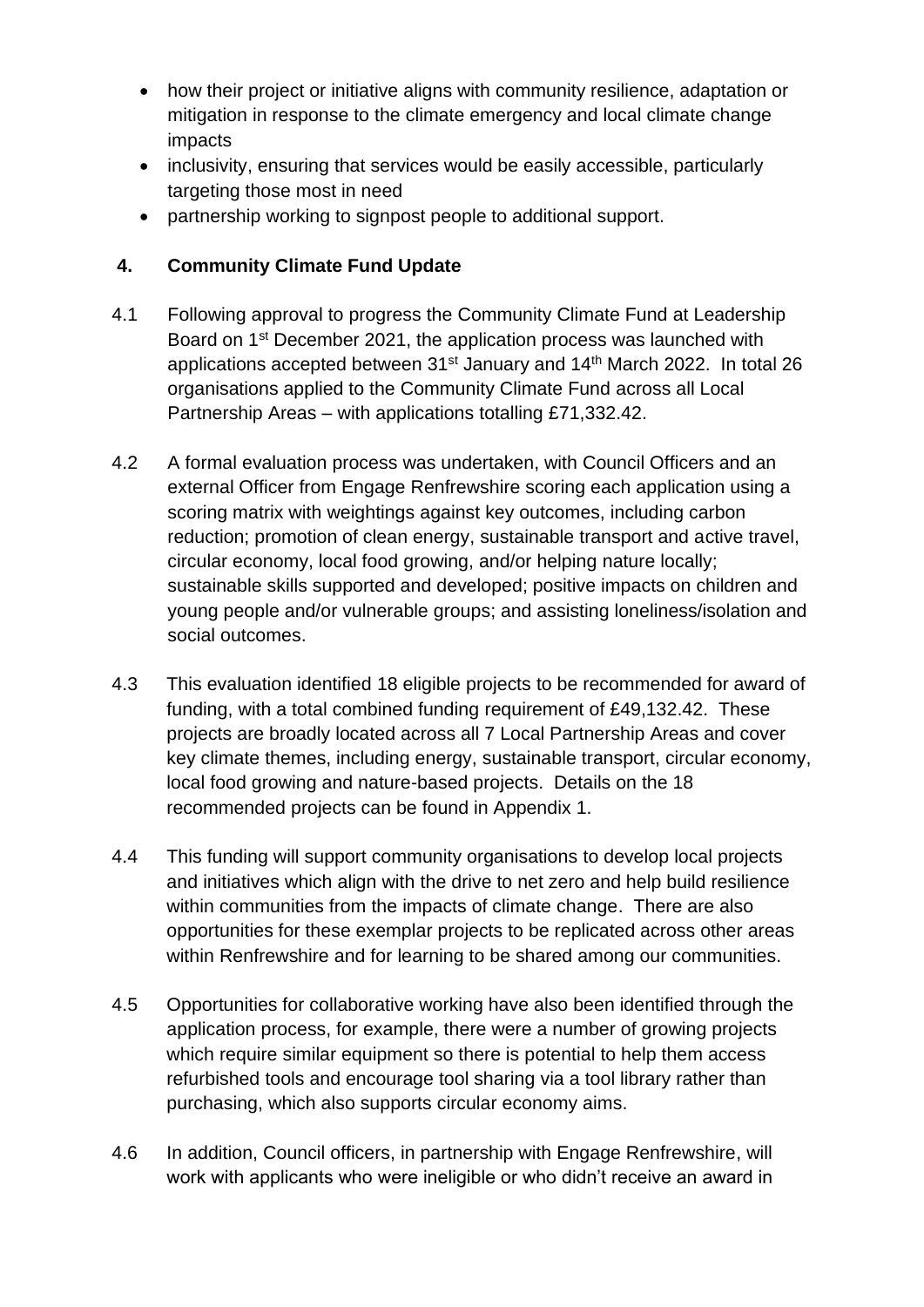order to signpost to alternative sources of funding. Projects who were ineligible or who are not recommended for an award are set out in Appendix 2.

- 4.7 Members of the Planning and Climate Change Policy Board are asked to approve the award recommendations as set out in Appendix 1.
- 4.8 Progress on all projects funded through the Community Climate Fund will be monitored and reported back to the Planning and Climate Change Policy Board.
- 4.9 This funding programme underlines the wide range of significant progress which continues, at pace, to ensure the Council is a climate-responsible organisation, recognising our impact on our environment, our opportunities to do things differently and our ability to work with others to influence meaningful and long-lasting change, while making our communities safer, fairer and healthier places to live, work and spend time in.

#### **Implications of the Report**

- 1. **Financial**  the paper includes a recommendation in relation to the Climate Change Action Fund in section 4
- 2. **HR & Organisational Development**  none
- 3. **Community/Council Planning –** this report includes updates and further proposals to support engagement and collaboration with local businesses, partners and communities on the climate emergency agenda.
- 4. **Legal**  none
- 5. **Property/Assets**  none
- 6. **Information Technology**  none
- 7. **Equality and Human Rights -** The Recommendations contained within this report have been assessed in relation to their impact on equalities and human rights. No negative impacts on equality groups or potential for infringement of individuals' human rights have been identified arising from the recommendations contained in the report because it is for noting only. If required following implementation, the actual impact of the recommendations and the mitigating actions will be reviewed and monitored, and the results of the assessment will be published on the Council's website.
- 8. **Health and Safety -** none
- 9. **Procurement**  none
- 10. **Risk**  none
- 11. **Privacy Impact**  none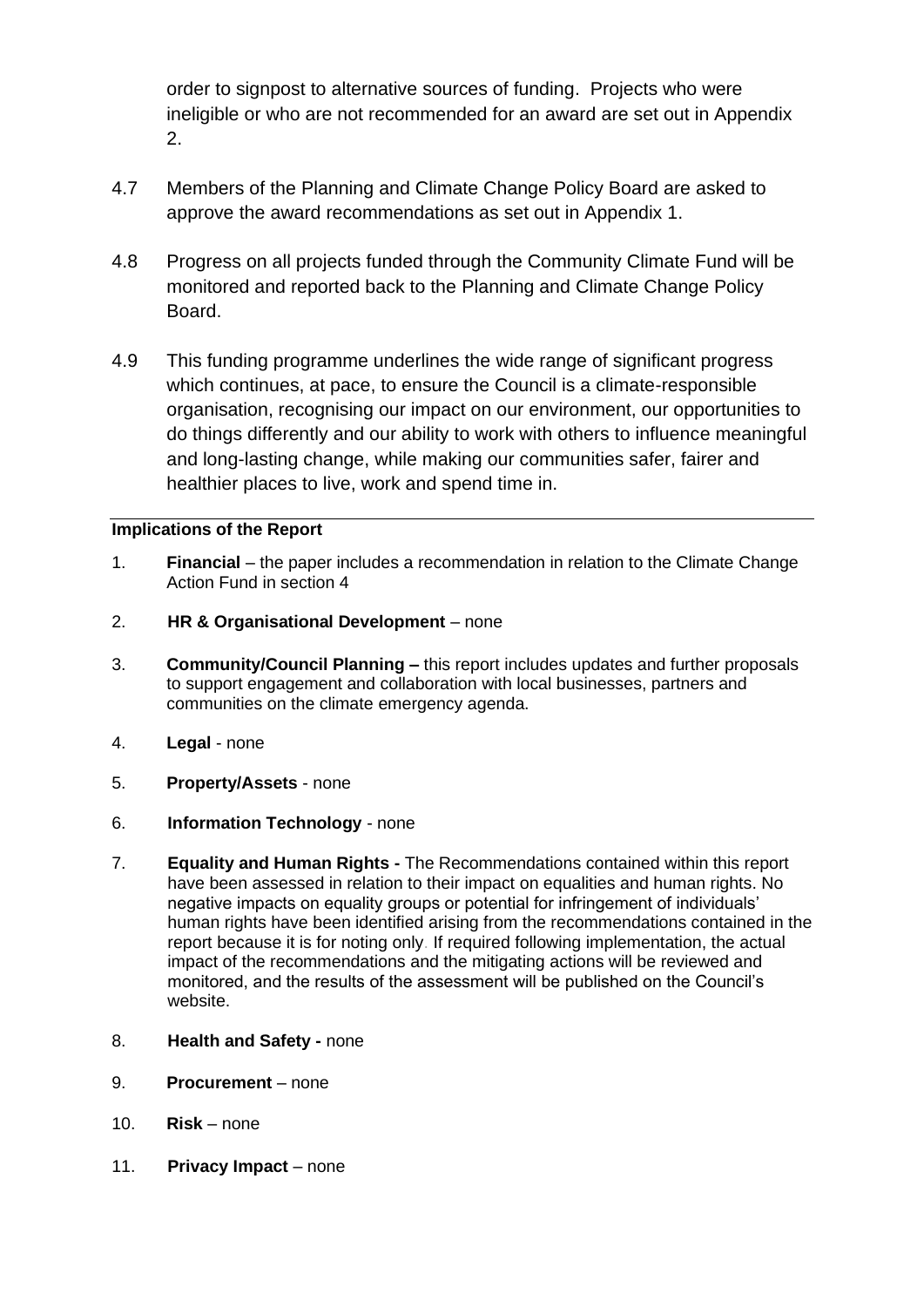#### 12. **COSLA Policy Position** – none

13. **Climate Risk** – this report outlines work being undertaken by the Council to respond to the climate emergency.

#### **List of Background Papers:**

Climate Emergency Work Programme: Progress Update, 17 November 2021 Climate Change Sub-**Committee** 

**Author***:* Roz Smith, Climate Emergency Lead Officer Chief Executive's Service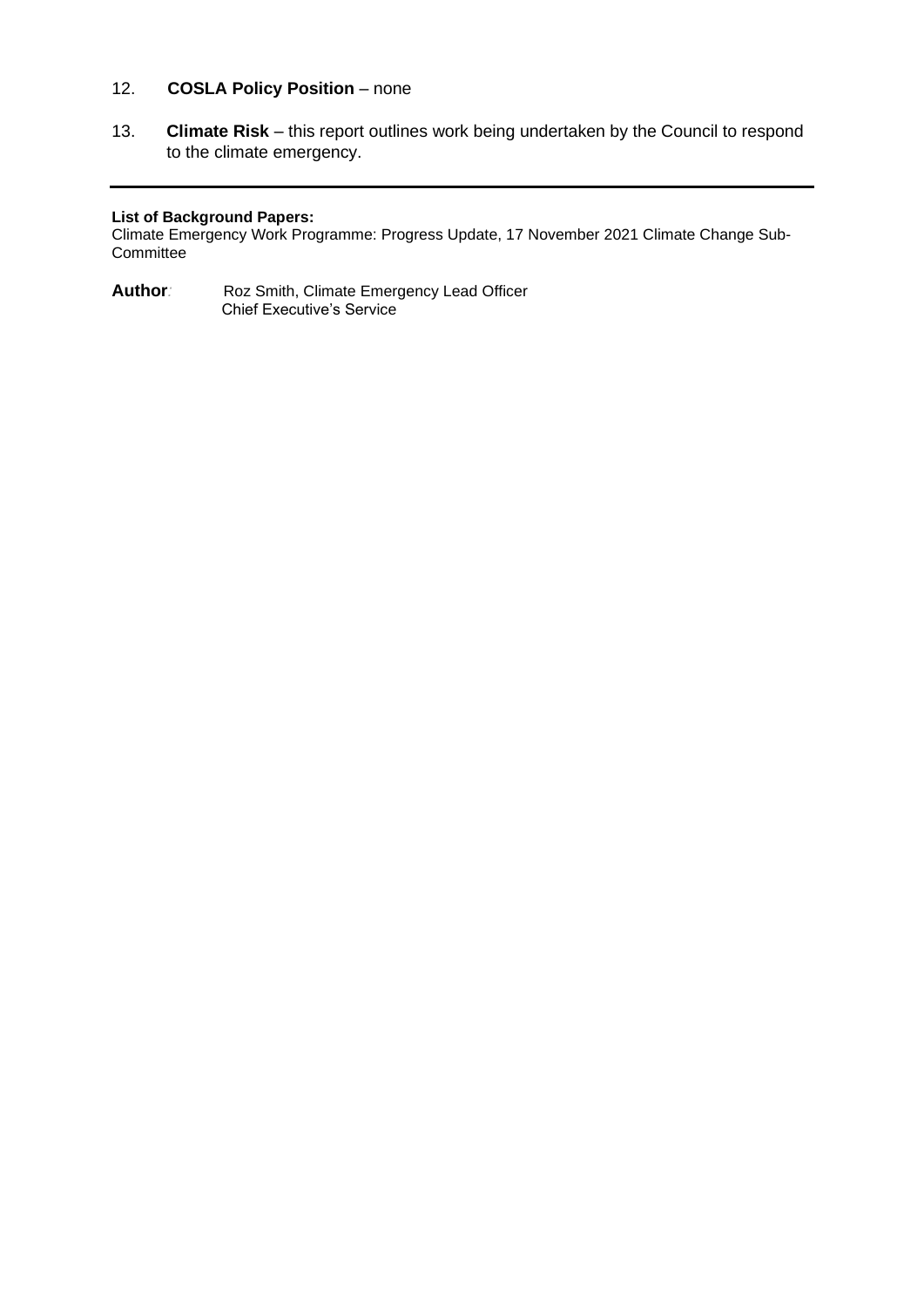| Applications recommended for Community Climate Fund support approval |                                    |                                                   |                                                                                                                                                                                                                                                                                                                                                                                                                                                                                                                                                                                                                                                                          |
|----------------------------------------------------------------------|------------------------------------|---------------------------------------------------|--------------------------------------------------------------------------------------------------------------------------------------------------------------------------------------------------------------------------------------------------------------------------------------------------------------------------------------------------------------------------------------------------------------------------------------------------------------------------------------------------------------------------------------------------------------------------------------------------------------------------------------------------------------------------|
| <b>ORGANISATION</b>                                                  | <b>FUNDING</b><br><b>REQUESTED</b> | <b>LOCAL</b><br><b>PARTNERSHIP</b><br><b>AREA</b> | <b>NAME &amp; PURPOSE OF THE PROJECT</b>                                                                                                                                                                                                                                                                                                                                                                                                                                                                                                                                                                                                                                 |
| <b>Tannahill Centre</b>                                              | £2,953.00                          | Paisley North,<br>West and<br>Central             | Climate Cooking Challenge: to support the local community to reduce their carbon footprint and become<br>more resilient to the impacts of climate change whilst also helping to address issues relating to food and<br>energy poverty by supporting local families:<br>reduce food waste by sharing techniques and skills in relation to making the most of raw food<br>$\circ$<br>products, leftovers and surplus food that can be accessed via the Community Market<br>reduce energy consumption through more efficient preparation of food (e.g. through batch cooking)<br>$\circ$<br>produce non-electric slow cookers using recycled household materials<br>$\circ$ |
| Lochwinnoch<br>Sustainable<br>Community<br>Garden                    | £1,000.00                          | The Villages                                      | Rewilding Lochwinnoch: to improve biodiversity in the local area while creating an opportunity for<br>community participation and outdoor education. Wildflower seeds and sowing kits will be distributed<br>directly to community members and also through partnerships with other organisations. This will improve<br>biodiversity and create natural habitat for bees and other pollinators and help to rewild our roadsides and<br>pathways as well as people's own gardens. This will be an interactive project, accessible for all, and will<br>be an activity that will contribute to community wellbeing at a time when many are struggling with<br>isolation.   |
| 24 <sup>th</sup> Paisley Boys<br><b>Brigade</b>                      | £3,000.00                          | Paisley North,<br>West and<br>Central             | 24 <sup>th</sup> Paisley BB Climate Challenge 2022: to reduce carbon footprint by reducing energy consumption<br>through improved energy efficiency measures; learning to grow food for people and wildlife through<br>turning over church lawns to wildflower meadow and edible garden to benefit nature, biodiversity and<br>teach about local food growing.                                                                                                                                                                                                                                                                                                           |
| Kirklandneuk<br><b>Primary School</b><br><b>Parent Council</b>       | £3,000.00                          | Renfrew                                           | 'Mon the Weans, 'Mon the Bees, 'Mon the Community!: to provide an outdoor space that allows pupils<br>to express their feelings, learn, role play and channel their creative skills and provide the school and local<br>community the opportunity to be involved in food growing and preparation (including food hygiene<br>training) and opportunities to learn about creating a biodiversity area within the school grounds.                                                                                                                                                                                                                                           |
| Own Yer Bike                                                         | £3,000.00                          | Paisley North,<br>West and<br>Central             | Own Yer Bike - Volunteer Training/Parts for Repairs: to train 5 x volunteers to silver level velotech cycle<br>mechanics course, leading to more qualified mechanics to teach local young people how to maintain and<br>fix their bikes. This gives volunteers a recognised qualification, enabling them to go on and become cycle<br>mechanics which will also improve their own chances of employment. The funding will also enable cycle<br>parts for repairs to be purchased.                                                                                                                                                                                        |

# **Appendix 1 – Applications recommended for Community Climate Fund support approval**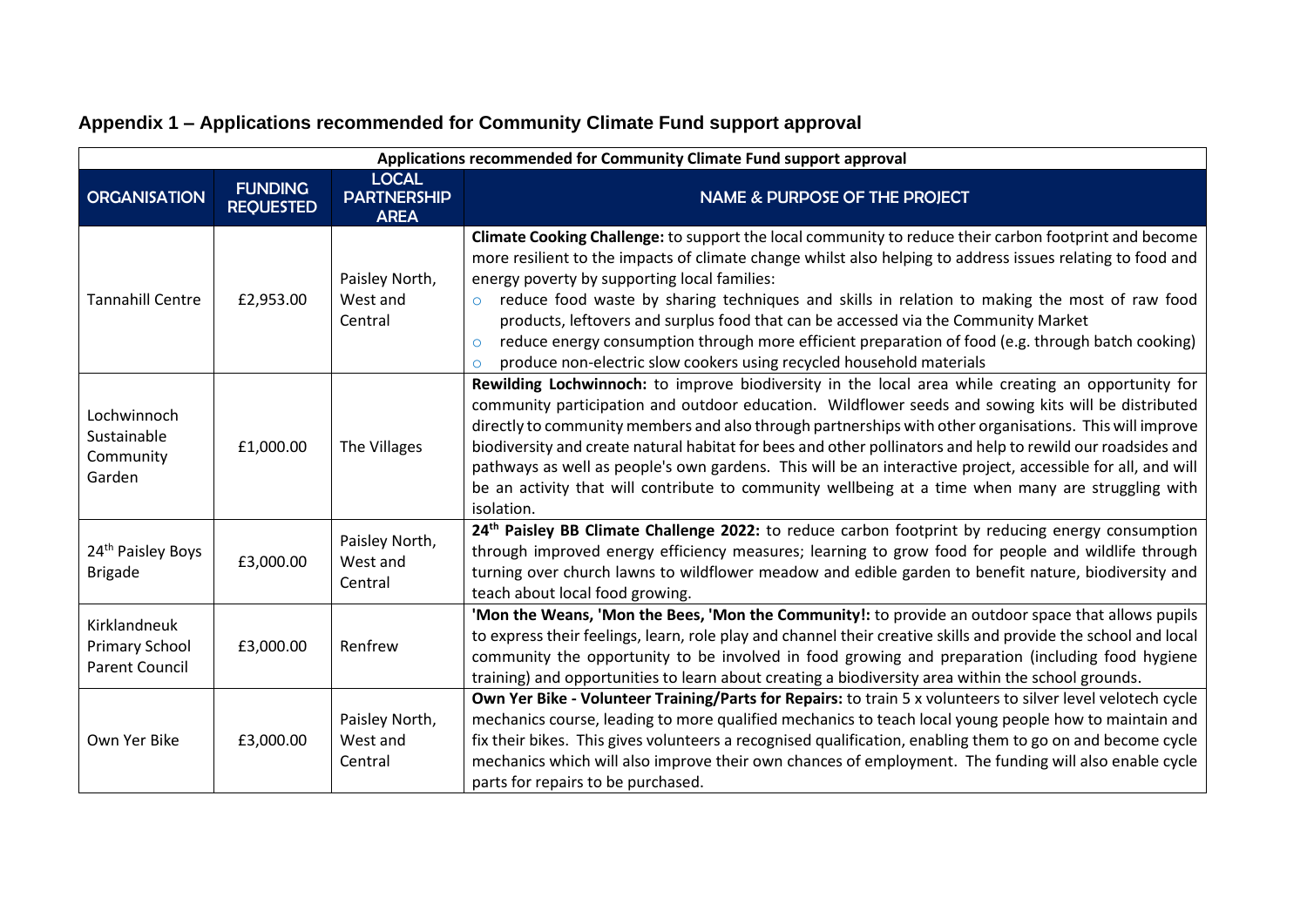| <b>ORGANISATION</b>                  | <b>FUNDING</b><br><b>REQUESTED</b> | <b>LOCAL</b><br><b>PARTNERSHIP</b><br><b>AREA</b>   | NAME & PURPOSE OF THE PROJECT                                                                                                                                                                                                                                                                                                                                                |  |
|--------------------------------------|------------------------------------|-----------------------------------------------------|------------------------------------------------------------------------------------------------------------------------------------------------------------------------------------------------------------------------------------------------------------------------------------------------------------------------------------------------------------------------------|--|
| Friends of<br><b>Howwood Park</b>    | £2,840.60                          | The Villages                                        | Howwood Park Pavilion Renovation - Insulation and Low Energy Electrical Fittings: to renovate a<br>derelict football pavilion in an environmentally friendly manner, to minimise energy demand and<br>maximise energy efficiency to make the building as environmentally friendly as possible and ensure $CO2$<br>emissions are minimal when the building is back is use.    |  |
| Langbank Parent<br>Partnership       | £3,000.00                          | Paisley North,<br>West and<br>Central               | LPS Community Garden - All the flowers of tomorrow are the seeds of today: to establish the garden as<br>an extension to the outdoor classroom, where staff and pupils will learn about the environment,<br>conservation, gardening, science and experience the natural world.                                                                                               |  |
|                                      |                                    |                                                     | Transforming a piece of land to be productive and a place to meet, will bring people together, young and<br>old, with a common interest where they will harvest friendships and deep bonds, encouraging<br>intergenerational relationships. Pupils will grow fruit, vegetables and herbs. They will harvest the<br>produce and share what they don't use with the community. |  |
| The Good<br>Shepherd Centre<br>(GSC) | £2,855.00                          | Erskine,<br>Inchinnan,<br>Bishopton and<br>Langbank | GSC Community Garden: Improved lifestyle choices, increased awareness of the importance of continued<br>reduction of carbon footprint and associated physical, mental health and wellbeing benefits of the<br>outdoors underpins our planned project.                                                                                                                        |  |
|                                      |                                    |                                                     | The project will develop a 'fork to fork' approach utilising GSC's garden contributes to GSC Young People's<br>Climate Change Agenda. Working in partnership with Duke of Edinburgh Award, GSC School & Wellbeing<br>Teams will add value by contributing horticultural skills and curriculum development to support young<br>people's ambitions to drive to net zero.       |  |
|                                      | £3,000                             | The Villages                                        | Diggin' It Together: a food growing initiative supporting people in our area to grow their own food from<br>their own homes, and in community spaces which will:<br>reduce carbon emissions by reducing food miles, packaging and industrial processes around food<br>$\circ$                                                                                                |  |
| Local Energy<br><b>Action Plan</b>   |                                    |                                                     | production<br>promoting mindfulness of the issues around food production and food waste which is contributing to<br>$\circ$<br>our climate crisis<br>tackling food insecurity by empowering people with knowledge and skills to grow food themselves,<br>$\circ$                                                                                                             |  |
|                                      |                                    |                                                     | by sustainable methods<br>contribute to a sense of wellbeing and getting people outdoors<br>$\circ$<br>create opportunities for people to come together at community events and connect, as part of a<br>$\circ$<br>neighbourly gardening club, reducing social isolation                                                                                                    |  |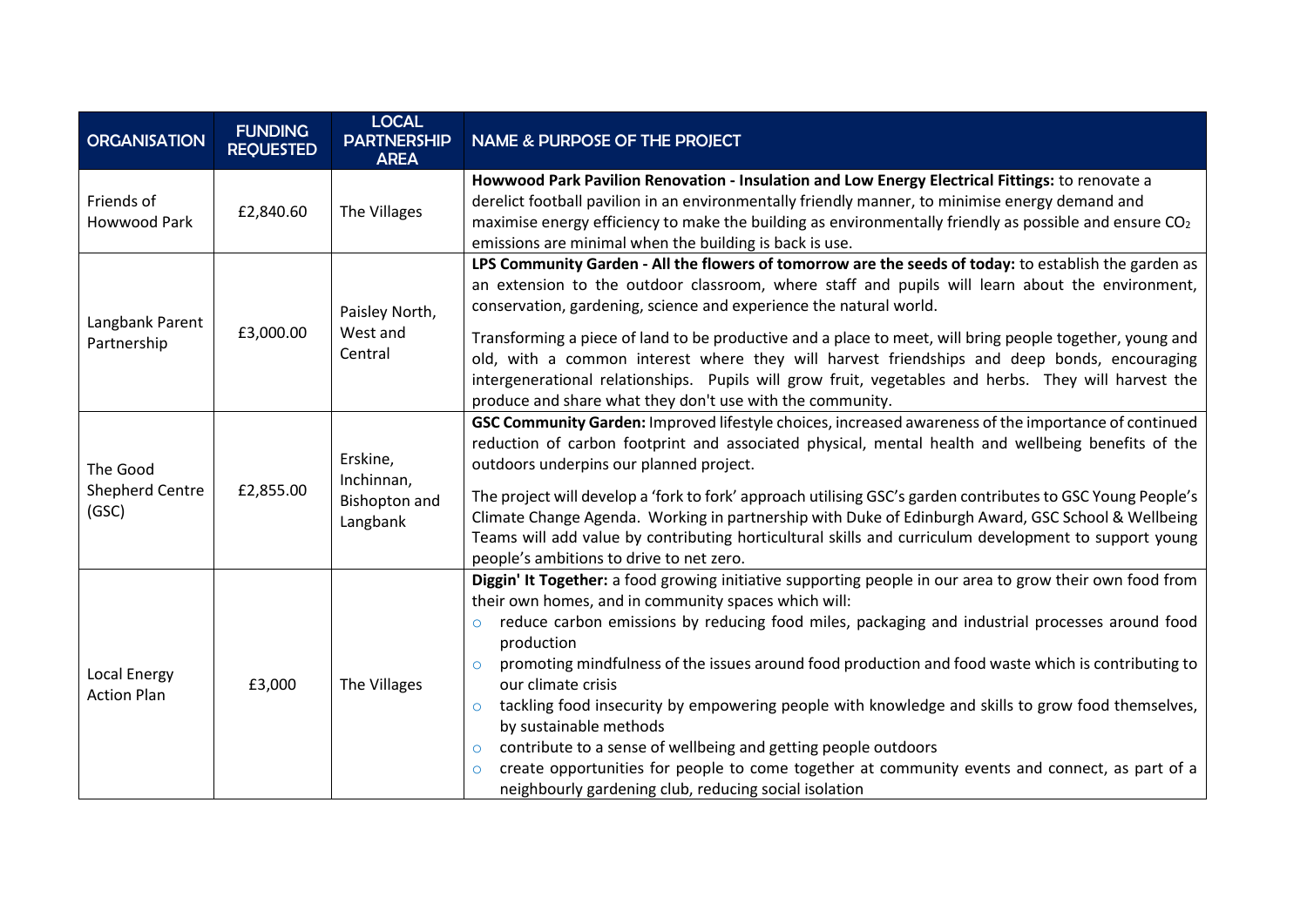| <b>ORGANISATION</b>                            | <b>FUNDING</b><br><b>REQUESTED</b> | <b>LOCAL</b><br><b>PARTNERSHIP</b><br><b>AREA</b> | <b>NAME &amp; PURPOSE OF THE PROJECT</b>                                                                                                                                                                                                                                                                                                                                                                                                                                                                                                                                                                                                                                                                                                                                                               |
|------------------------------------------------|------------------------------------|---------------------------------------------------|--------------------------------------------------------------------------------------------------------------------------------------------------------------------------------------------------------------------------------------------------------------------------------------------------------------------------------------------------------------------------------------------------------------------------------------------------------------------------------------------------------------------------------------------------------------------------------------------------------------------------------------------------------------------------------------------------------------------------------------------------------------------------------------------------------|
| Renfrewshire<br>Rainbow<br><b>Buddies</b>      | £2,220.00                          | Johnstone and<br>Linwood                          | Renfrewshire Rainbow Buddies Little and Large Explorers: to do up Johnstone Castle Community Centre<br>garden along with exploring our local forestry area, working with local classes to provide wooden items<br>for us to decorate, make the garden a nice place to be within and also provide appropriate equipment to<br>explore our local areas by active travel. The community garden will enable everyone to learn new skills<br>including planting, making flower beds, road safety and food hygiene.                                                                                                                                                                                                                                                                                          |
| Ferguslie Cricket<br>Club                      | £2,000.00                          | Gleniffer                                         | Climate Change Projects: to help sustainability and climate change through two key areas:<br>1. installation of LED lighting throughout our premises which will help reduce energy consumption and<br>make the building more energy efficient<br>2. creation of a small garden area within our grounds for growing a variety of plants which will enhance<br>and support biodiversity, insects and bees                                                                                                                                                                                                                                                                                                                                                                                                |
| Ferguslie<br>Community<br>Development<br>Trust | £2,871.00                          | Paisley North,<br>West and<br>Central             | F.C.D.T Sunshine On Ferguslie (Schools Project): environmental improvements to front gardens to help<br>encourage interest and raise awareness in the local environment, coupled with opportunities to learn<br>new gardening skills and access to new plants. The project will facilitate sessions to allow local people to<br>get involved in the construction of garden planters and birdboxes, create community gardening clubs,<br>raise awareness of the benefits of gardening and being outdoors and raise awareness of climate change<br>through education.                                                                                                                                                                                                                                    |
| Mossvale<br>Community<br>Church                | £2,510.00                          | Paisley North,<br>West and<br>Central             | Sewing2gether All Nations - Repair Make Do & Mend: to run a series of sewing Make Do & Mend<br>Workshops at Sewing2gether All Nations, a group providing support for members of the refugee and<br>asylum seeker community; to create Make Do & Mend videos for the wider public; and to produce a<br>Mending Skills Toolkit, including all the essential items each household would require to continue to fix<br>items at home. By repairing, mending, altering and fixing existing / donated clothing textiles will be saved<br>from landfill.                                                                                                                                                                                                                                                      |
| Williamsburgh<br><b>Parent Council</b>         | £2,897.22                          | Paisley East                                      | Getting Williamsburgh Growing!: to support children of all ages to learn about growing our own food. As<br>well as the obvious benefits from getting outside - planting and seeing the seeds grow and harvesting the<br>fruits and vegetables - partnership working with appropriate organisations will support teachers by<br>providing local food growing advice building capacity for both teachers and pupils. This project will lead<br>to improvements not only for physical health and wellbeing through increased activity, but also for mental<br>health too. The project will be embedded in the school curriculum across all ages in reference to themes<br>around sustainability and climate change, health and wellbeing and will enable the recently formed<br>gardening club to thrive. |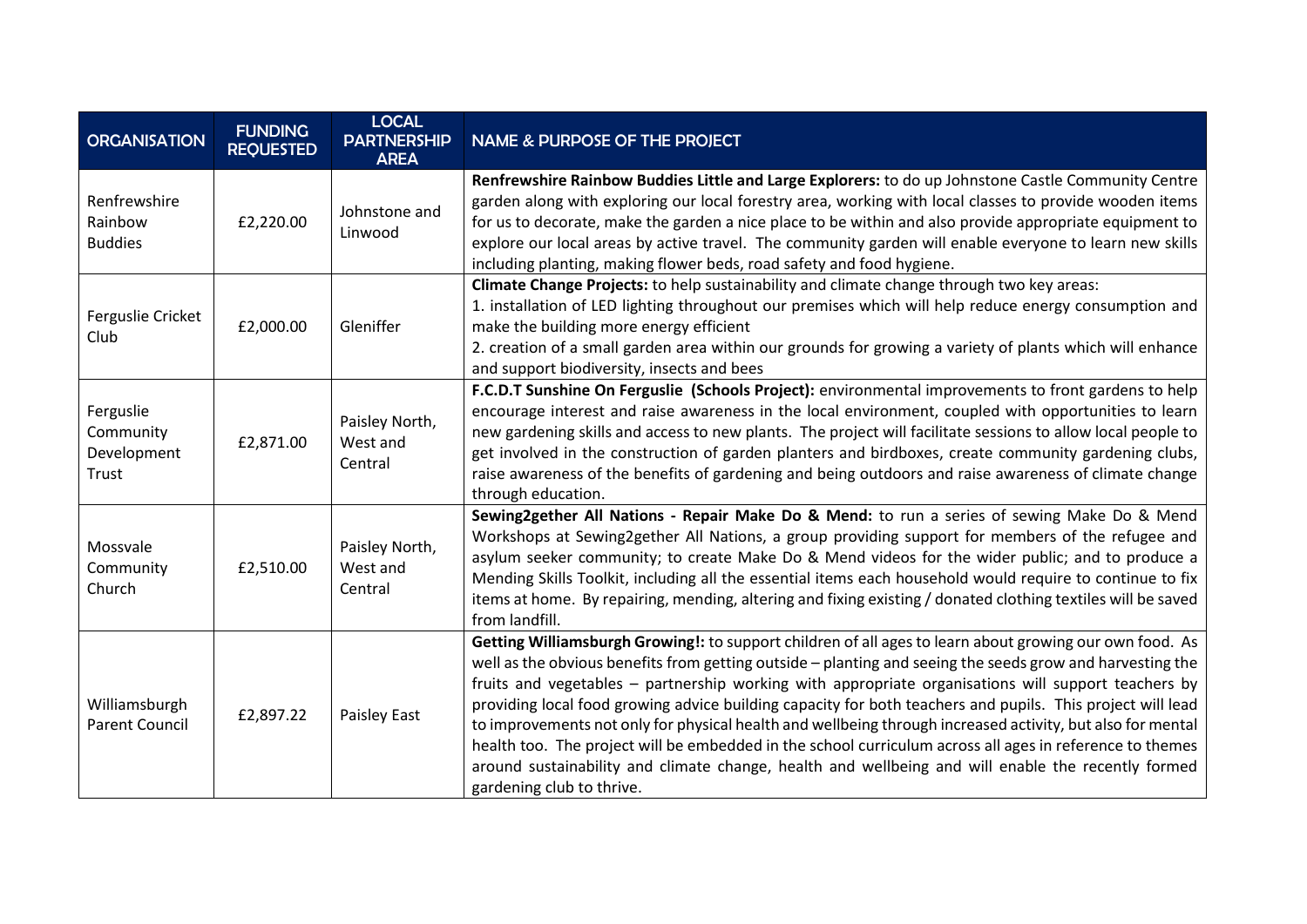| <b>ORGANISATION</b>                 | <b>FUNDING</b><br><b>REQUESTED</b> | <b>LOCAL</b><br><b>PARTNERSHIP</b><br><b>AREA</b>          | <b>NAME &amp; PURPOSE OF THE PROJECT</b>                                                                                                                                                                                                                                                                                                                                                                                                                                                                                                                                                                                                                                                                                                                             |
|-------------------------------------|------------------------------------|------------------------------------------------------------|----------------------------------------------------------------------------------------------------------------------------------------------------------------------------------------------------------------------------------------------------------------------------------------------------------------------------------------------------------------------------------------------------------------------------------------------------------------------------------------------------------------------------------------------------------------------------------------------------------------------------------------------------------------------------------------------------------------------------------------------------------------------|
| <b>Renfrew YMCA</b><br><b>SCIO</b>  | £3,000.00                          | Renfrew                                                    | Make Renfrew Green: to start implementing up-cycling into our organisation. This project will inform<br>young people of what up-cycling is, how it can benefit our environment and help with stopping climate<br>change as well as teaching young people practical skills. By teaching young people all about the effect<br>that fast fashion is having on our world and the part it plays on climate change we hope this project will<br>inspire young people to talk to their families and their peers about this so that they can make a further<br>impact on the local community. The project will celebrate the importance of community-led action by<br>hosting an eco-friendly fashion show to show the clothing and household items that have been upcycled. |
| Bonnie<br>Bishopton                 | £3,000.00                          | Erskine,<br>Inchinnan,<br><b>Bishopton and</b><br>Langbank | Community Gardens at Community Centre: to regenerate neglected land covered in debris and weeds,<br>creating two distinct themed community gardens using plants small trees and shrubs which will provide<br>food, water and shelter for bees and butterflies all year round. The project will connect villagers with<br>each other and improve their health and wellbeing by creating a garden together and achieving a feeling<br>of self-worth, whilst enjoying the floral attraction. Creating a space for our elderly villagers to sit at our<br>Happy to Chat Bench enjoying memories evoked by sensory fragrant plants and meet people, combatting<br>loneliness.                                                                                             |
| <b>Finding Your</b><br>Feet (FYF)   | £3,000.00                          | Paisley North,<br>West and<br>Central                      | FYF Charity Hub Garden: to reclaim an area of disused land and turn it into a garden and play area for all<br>charities in the hub to use. The land has not been used since the 1960s when it was used to store coal $-$<br>the project would enhance the space and make it useable for our community. The FYF Charity Hub garden<br>will provide a sensory garden, outdoor children's accessible play area, nature walks, beekeeping and<br>therapeutic gardening activities for everyone who uses the hub to enjoy.                                                                                                                                                                                                                                                |
| Sculpture House<br>Collective (CIC) | £2,985.60                          | Paisley North,<br>West and<br>Central                      | Sculpture House Community Dye Garden: to explore the opportunities for developing a community Dye<br>Garden on the grounds of the Sculpture House Collective expanding to satellite locations across the<br>Ferguslie Park area. The greenspaces will be used to grow plants and trees that can be used for dyeing<br>and printing textiles. The aims are to:<br>1. engage the local community in a collaborative program of education, wellbeing and creativity 2.<br>Increase climate resilience by tackling biodiversity loss across underused greenspaces<br>3. Educate the public on issues of everyday pollution and sustainability as they relate to clothing and<br>textiles.                                                                                |